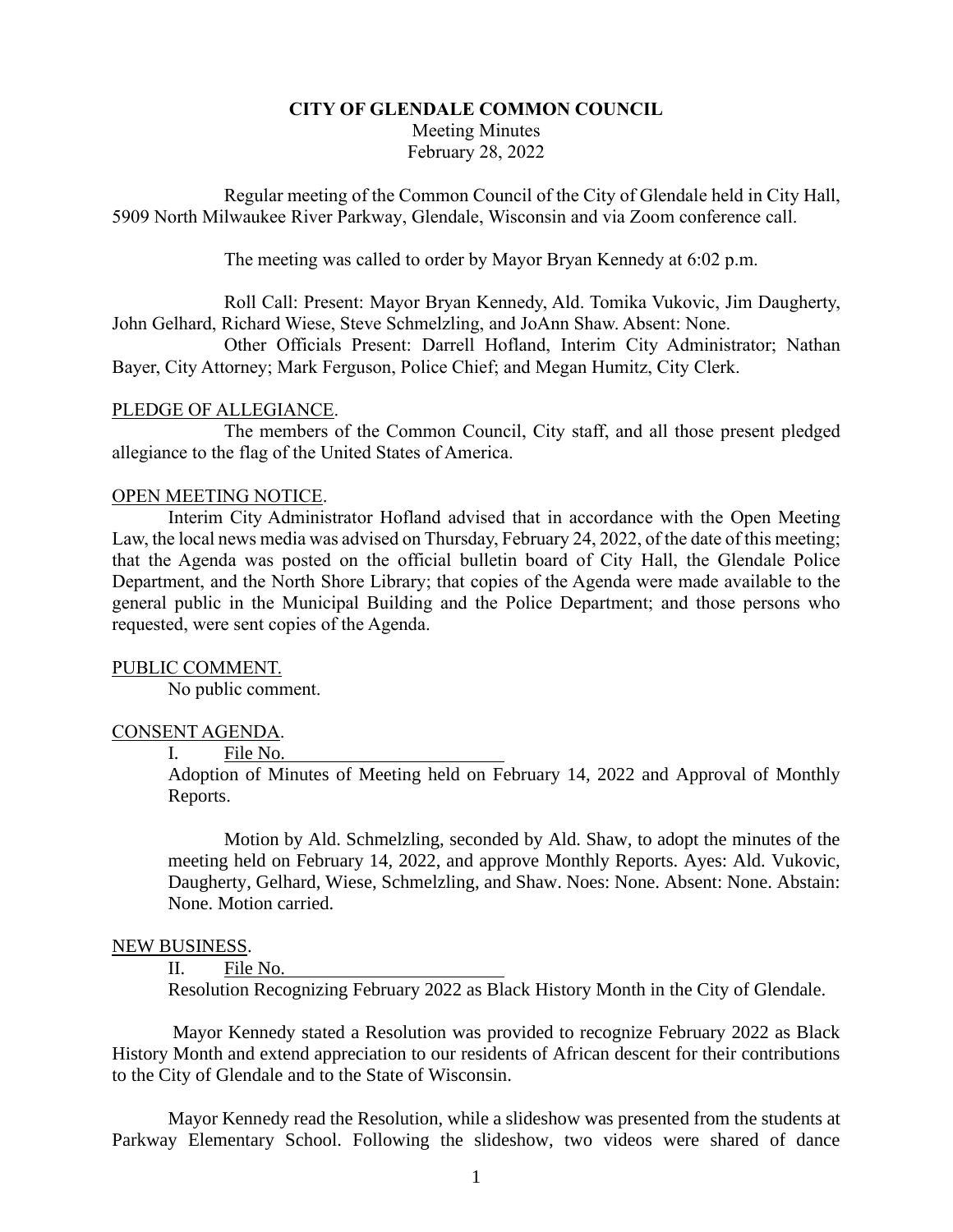performances by the students at Glen Hills Middle School. Ald. Vukovic extended her gratitude to the Glendale-River Hills School District for sharing the works of their students and expressed this is a great way for the Council and residents to see what the schools are doing.

Motion by Ald. Gelhard, seconded by Ald. Daugherty, to approve Resolution Recognizing February 2022 as Black History Month in the City of Glendale. Ayes: Ald. Vukovic, Daugherty, Gelhard, Wiese, Schmelzling, and Shaw. Noes: None. Absent: None. Abstain: None. Motion carried.

III. File No. Recommendation of the Legislative, Judiciary & Finance Committee for approval of an Application to Change Agent for Pick 'n Save #880, located at 1735 W Silver Spring Drive, Glendale, WI 53209.

Ald. Shaw stated the State of Wisconsin requires any business selling alcohol to have an Alcohol Beverage License. The License requires an agent be named to be responsible for all sales. Pick 'n Save #880, located at 1735 W. Silver Spring Drive has requested a change of agent. All background checks have been concluded by the City of Glendale Police Department. All applications are on file in the Clerk's office. Staff recommends approval of the change of agent to D. Howard.

Motion by Ald. Shaw, seconded by Ald. Wiese, to approve the Application to Change Agent for Pick 'n Save #880, located at 1735 W. Silver Spring Drive, Glendale, WI 53209. Ayes: Ald. Daugherty, Gelhard, Wiese, Schmelzling, and Shaw. Noes: None. Absent: Ald. Vukovic. Abstain: None. Motion carried.

IV. File No.

Application for Transient Merchant Permit filed by Lifestyle Marketing Inc.

Interim City Administrator Hofland stated the Application for Transient Merchant Permit filed by Lifestyle Marketing Inc. was reviewed and approved by the City of Glendale Police. This is a new application for door-to-door solitication of fiber internet from a direct sales company representing AT&T fiber, for the period March 1, 2022 to December 31, 2022. At the time of application, only one sales representative fee and background investigation report was completed.

Ald. Vukovic requested clarification on what services Lifestyle Marketing Inc. will be selling to residents. Mr. Will Smothers, a representative from the company was present via Zoom, and indicated they will be offering AT&T fiber internet services.

Motion by Ald. Gelhard, seconded by Ald. Shaw, to approve the Application for Transient Merchant Permit filed by Lifestyle Marketing Inc. Ayes: Ald. Vukovic, Daugherty, Gelhard, Wiese, Schmelzling, and Shaw. Noes: None. Absent: None. Abstain: None. Motion carried.

V. File No. Application for Transient Merchant Permit filed by Mad City Windows & Baths.

Interim City Administrator Hofland stated the Application for Transient Merchant Permit filed by Mad City Windows & Baths was reviewed and approved by the City of Glendale Police.